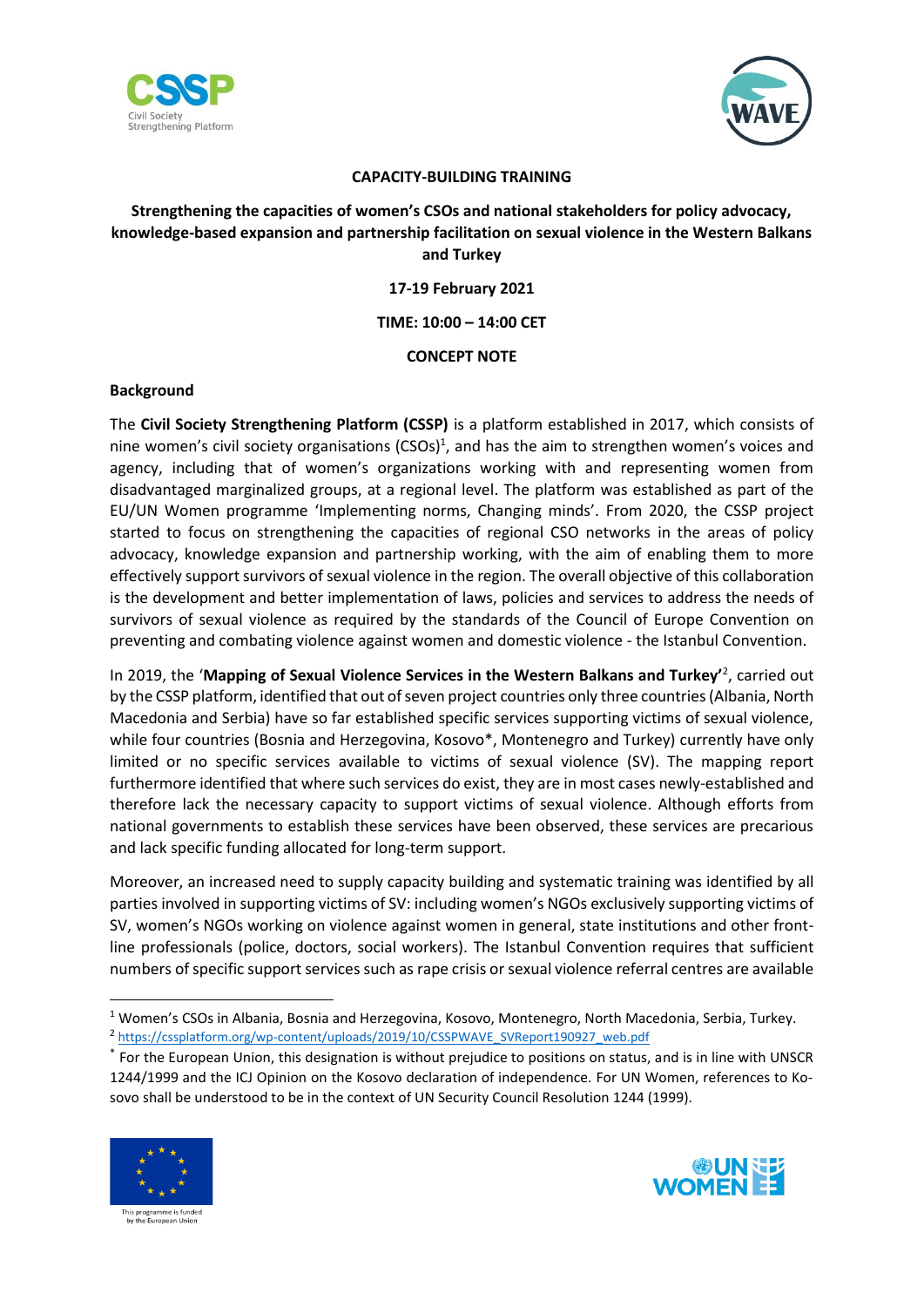



to victims of sexual violence and that these offer short term as well as long-term support options. Based on these findings and on the standards enshrined in the Istanbul Convention, WAVE and the CSSP partners aim to build the capacity of women's specialist services and other stakeholders in the region to better respond to the needs of victims of sexual violence.

With a view to address the findings of the Mapping report mentioned above, the **capacity building training** aims at promoting good practice standards in supporting victims of sexual violence, amongst women's specialist support services supporting victims of sexual violence, other women's CSOs as well as other relevant stakeholders such as policymakers. The training represents a good opportunity for all broadly used existing standards, some of which also apply to the partner countries, to be transposed and adapted to the specific needs of the seven project countries.

The **first training day** will serve as a general starting point for participants to get acquainted with good practise standards to be applied when supporting victims of sexual violence. This training part will be led by Dr **Clíona Saidléar**, Executive Director of the Rape Crisis Network Ireland (RCNI). The RCNI is a national specialist sexual violence NGO established in 1985 by rape crisis centres in Ireland, building evidence and expertise to represent survivors' interests nationally and advocating for the best responses to sexual violence. RCNI works from the local to national level with survivors, stakeholders and government.

This training day will focus on the underlying guiding principles of a survivor-centred approach. We will examine the elements of a holistic specialist sexual violence response and prevention, drawing on the Irish model and senior statutory and professional partners, focusing particularly on the interagency collaboration and national coordination between the various stakeholders responsible for advocacy, support, justice, medical and forensic responses and prevention. This training day will include inputs from specialist NGOs, Sexual Violence Referral Centres (SVRCs), policing and the government alongside the current guidance and policies that define these various roles and responsibilities.

The **second day** of the training will focus on how the standards presented on the first day may be adapted into practise, and on presenting good practice standards already established by existing sexual violence centres in Serbia. The trainer for this day will be **Biljana Stepanov,** Director of the Center for Support of Women (CSW), Rape Crisis Centres (RCC), Serbia. CSW is a civil society organisation established in 2004 whose goal is to improve the status of women and to contribute to achieving gender equality and equal opportunities for women, when it comesto policymaking at a local, national and regional level. CSW provides specialised support services to women victims of violence, and organises various educational, promotional, advisory, research activities, among others. Participants will be introduced to the working model of the RCC in Serbia, as a unique practice example that combines two types of services from two public protection systems, social and healthcare system to fully protect women, victims of sexual violence. Participants will also be presented the protocols and standards of work of the centres, as well as the challenges and obstacles faced when providing these services. The last part of the training will involve presenting the work practice of rape crisis centres. One coordinator of services, responsible for the functioning of RCCs (directly working with hospitals) and one counsellor, working with victims of SV will be available to present their work.

The **third half day** of the training is exclusively dedicated to the CSSP project partners' internal meeting.



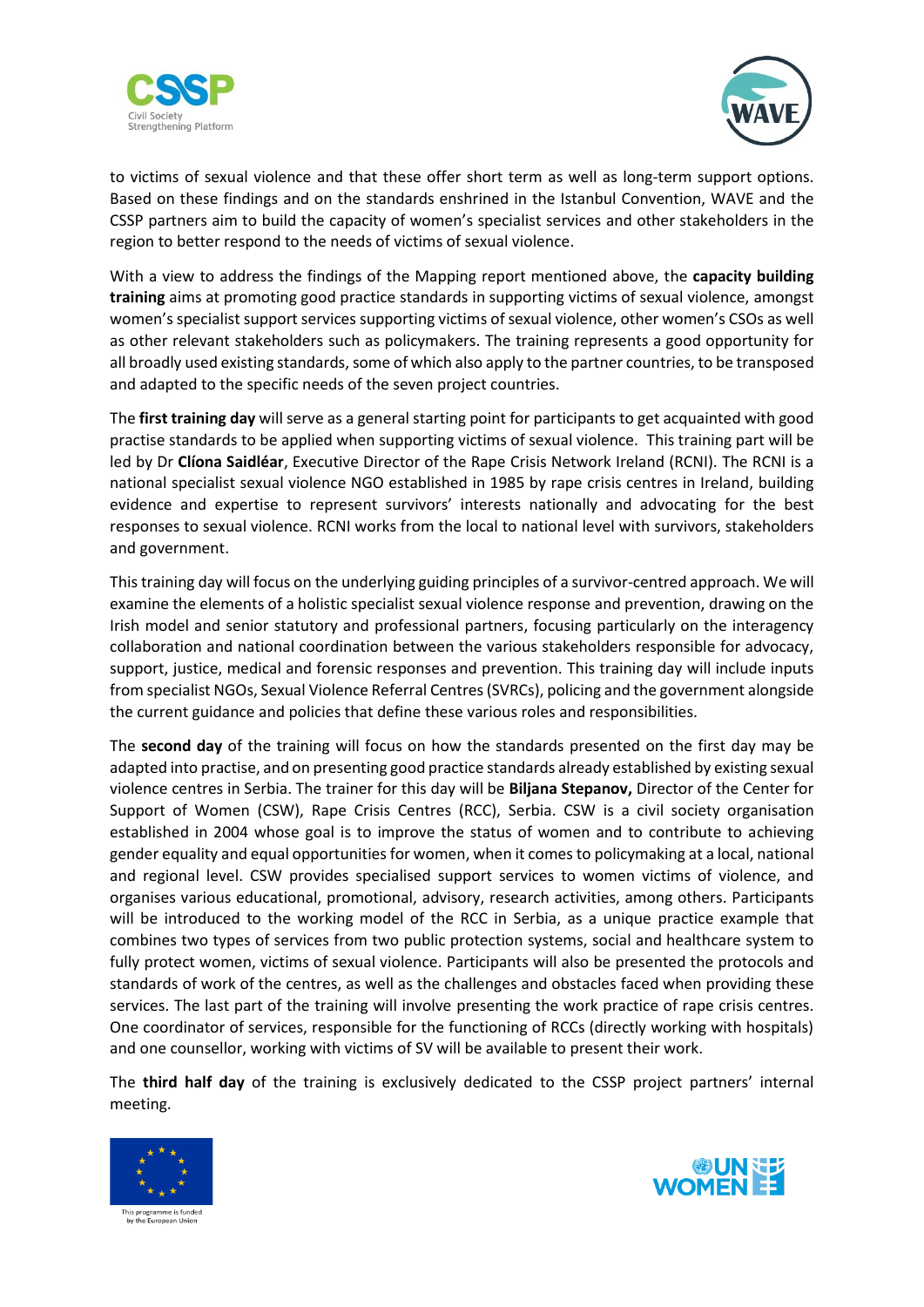



The **ultimate aim** of the training is to better prepare service providers in supporting victims of sexual violence, by promoting good practice standards already established by other countries but also in the Western Balkans and Turkey. An additional output of the two-day training will be the development of a policy paper, based on the training discussions, on good practice standards and how these may be adapted to particular country contexts. The policy paper will serve national policy makers and CSOs as a learning tool when establishing support services for victims of sexual violence, that can eventually inform a national service provision framework.

## **Training objectives**

- Understanding how to provide a holistic service approach by examining the underlying principles and standards when supporting victims of sexual violence, the Irish model
- Providing a holistic understanding of the standards applicable and gaps encountered in specialist sexual violence service provision in the seven partner countries, the Serbian model
- Providing examples of interagency cooperation among different stakeholders responsible of supporting victims of sexual violence
- Improving the knowledge and capacity of participants and agreeing on how to move forward to better respond to the needs of victims of sexual violence, in accordance with the standards of the Istanbul Convention

## **Target audience**

- Women's CSOs (working with victims of SV specifically or supporting victims of VAW in general)
- Senior Policymakers

A maximum of **50 participants** are foreseen to attend the training. However, should there be high interest in attending this training, more participants are welcome to attend.

**Each country** has a limited number of **7 participants**to attend the training, out of which: 1 CSSP partner representative, 4 women's CSOs, 2 policymakers.

Participants attending the training are encouraged to engage as much as possible with other participants and the trainers and to proactively share their expertise and country perspective of supporting victims of SV.

### **Language and Translation:**

The working language of the capacity building training is English.

**Simultaneous translation** will be provided for the following languages:

-Albanian/Kosovo

-Bosnian/Serbian/Croatian

-Macedonian